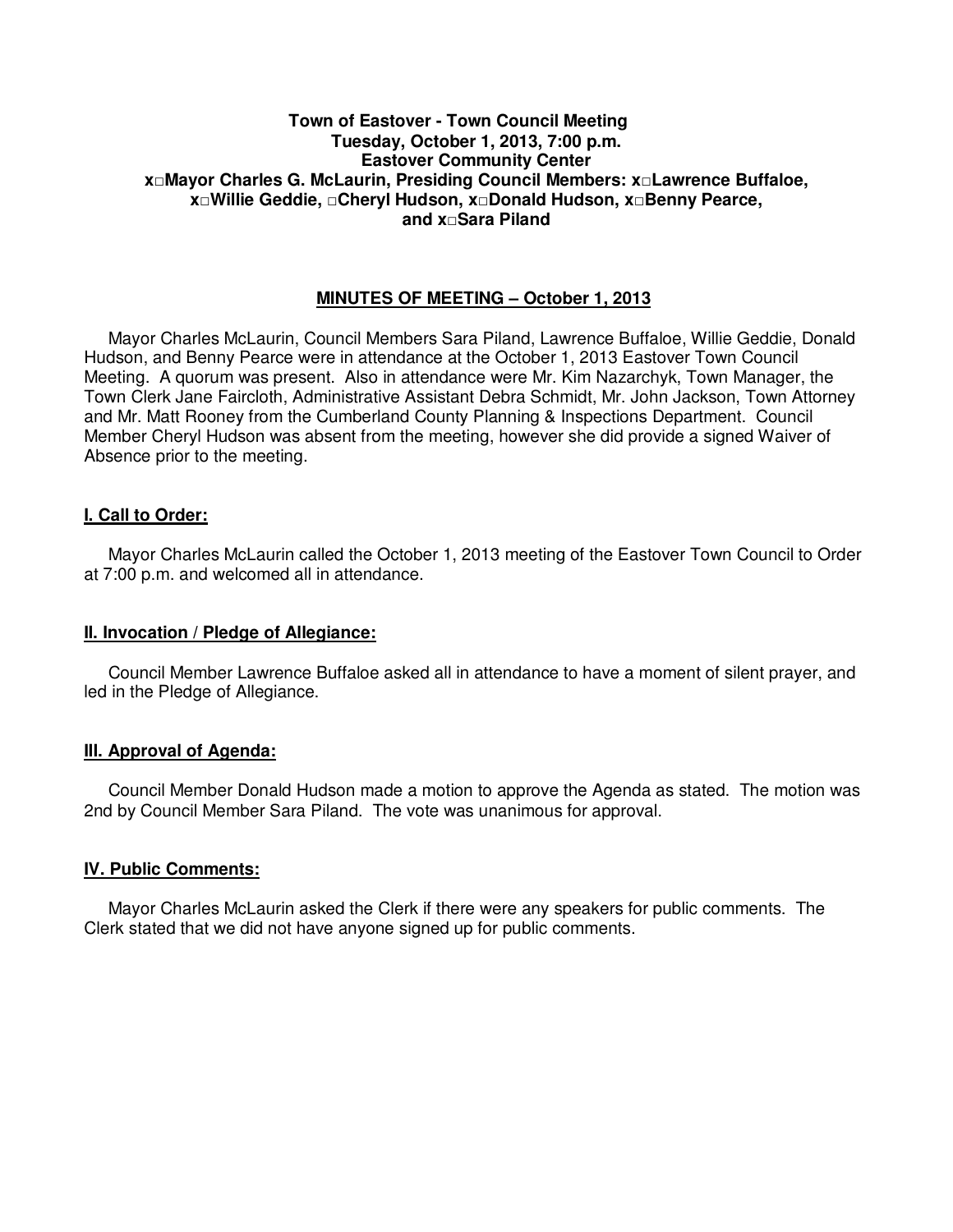## **V. Consent Agenda:**

- 1. Consider approval of the September 3, 2013 Town Council Meeting Minutes.
- 2. Consider approval of the September 17, 2013 Special Town Council Meeting Minutes.
- 3. Consider approval of the August 31, 2013 Financial Report.

 Council Member Lawrence Buffaloe made a motion to approve the Consent Agenda as so stated. The motion was 2<sup>nd</sup> by Council Member Benny Pearce. The vote was unanimous for approval.

### **VI. Discussion Agenda:**

### **UPDATE ON CASE NO. P13-43, REZONING OF 1.30+/- ACRES FROM AL AGRICULTURAL TO R30A RESIDENTIAL OR TO A MORE RESTRICTIVE ZONING DISTRICT: LOCATED ON THE SOUTHWEST SIDE OF SR 1721 (TOM GEDDIE ROAD). NORTHEAST OF SR 1725 (MIDDLE ROAD); SUBMITTED BY JOHN WILLIAM AUTRY JR**.

 Mr. Nazarchyk asked to have an update from Mr. Rooney on CASE NO. P13-43. Mr. Kim Nazarchyk stated that it went through the Joint Planning Board last week. Mr. Matt Rooney, Cumberland County Planning & Inspections Department, said the petitioner withdrew the request on the September 17, 2013 and provided a written notice on the September 19, 2013. Since it was withdrawn, it cannot be submitted for another year to the planning board.

### **Agenda Item #1:**

### **CASE NO. 96-409**. **CONSIDERATION OF THE BAYWOOD ASSEMBLY OF GOD CHURCH REQUEST: A1 SITE PLAN REVIEW, COUNTY ZONING ORDINANCE; ZONING A1; TOTAL ACREAGE: 4.29 +/-; LOCATION: 2441 BAYWOOD ROAD (SR 1831) (EASTOVER).**

Mr. Matt Rooney provided a briefing regarding Non-Public Hearing **CASE NO. 96-409**. The developer is requesting approval of the addition of a fellowship hall to the existing religious worship activity. Mr. Rooney stated that it was being done as a site plan rather than group development since the buildings will be connected. Existing shrubs fill in the building requirement.

Council Member Sara Piland approved the motion. The motion was 2<sup>nd</sup> by Council Member Donald Hudson. The vote was unanimous for approval.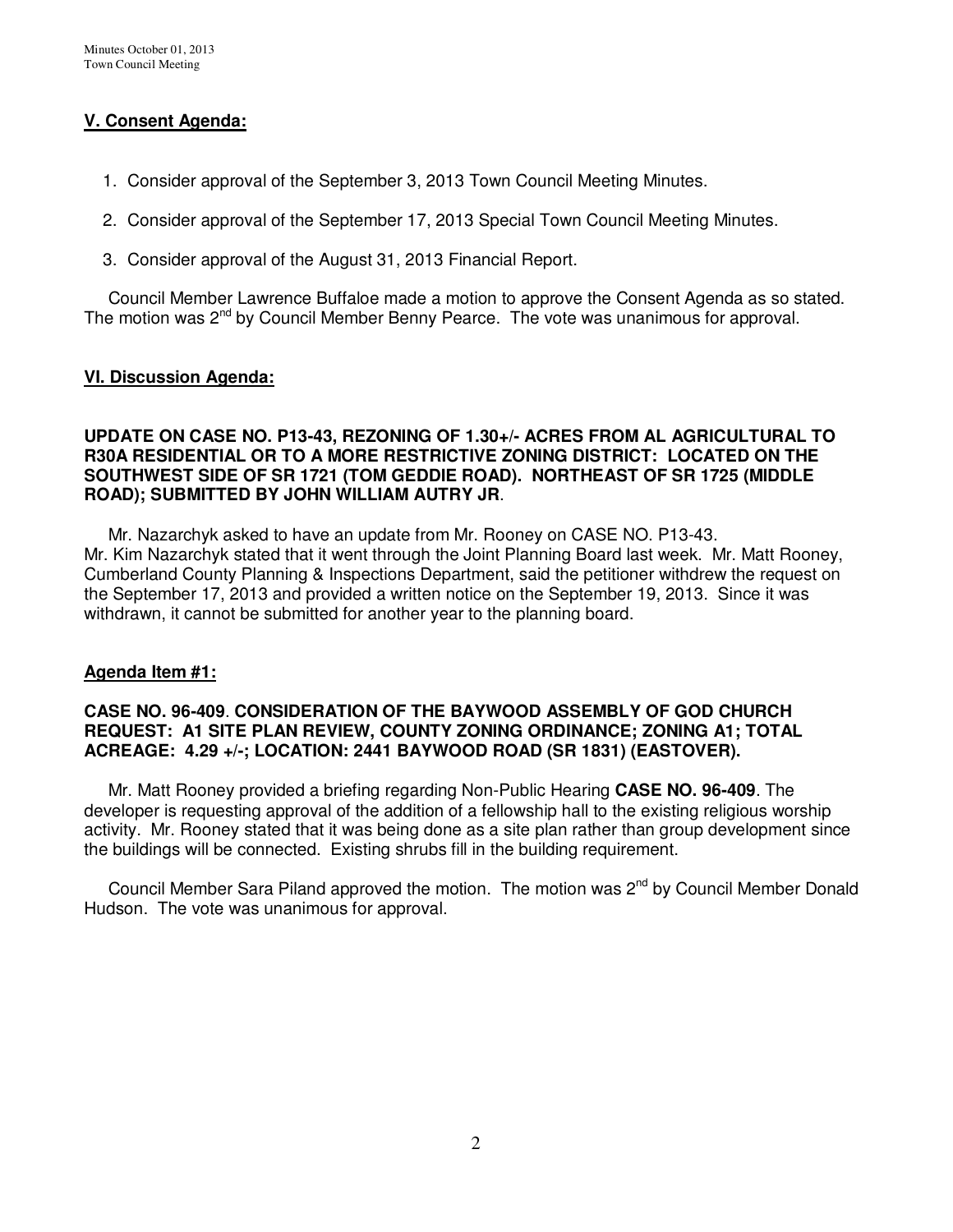### **Agenda Item #2:**

### **Presentation by Mr. Mike Rutan on Consideration of Resolution and Memorandum of Understanding (MOU) regarding Fayetteville Area Metropolitan Planning Organization (FAMPO)**

 Mr. Rutan, Transportation Planner for Fayetteville Area Metropolitan Planning Organization (FAMPO), Cumberland County, provided an overview of the FAMPO organization. FAMPO is a multijurisdictional agency established by Congress and funded through the Federal Highway Administration and the Federal Transit Administration. The planning area includes the Fayetteville Urbanized Area as defined by the Census Bureau, in addition to the surrounding areas which are anticipated to be developed to Urban Standards within the next 20 years.

 FAMPO is responsible for conducting Continuing, Comprehensive, and Cooperative (3C's) Transportation Planning. They are also responsible for Long Range Transportation Planning and Prioritization of Federal Transportation Aid Projects in Urbanized Areas. FAMPO is required to approve the expenditure of all Federal Aid Transportation funds within the Planning Area. Mr. Rutan stated that the communities have grown since the U.S. 2000-2010 census. The Town of Eastover was not included in the U.S. 2000-2010 census and original FAMPO Memorandum of Understanding in 2003.

 There will be 4 new municipalities incorporated into their organization. The new municipalities are the Town of Eastover, Robeson County, Parkton, and the City of Raeford. Membership fee to the Transportation Advisory Committee (TAC) requires an annual fee of \$2,000.00.

 The TAC will serve as a forum for cooperative transportation planning decision making for the Metropolitan Planning Organization (MPO). The TAC will meet as often as it is deemed appropriate and advisable, normally on a quarterly basis. Council Member Sara Piland agreed to be the representative on the TAC for the Town of Eastover and will serve as a voice on this committee. Council Member Sara Piland will have to complete a "Statement of Economic Interest" and "Statement of Real Estate Holdings". It does not require any additional ethics training.

 Council Member Lawrence Buffaloe made a motion to accept nomination of Council Member Sara Piland to serve as representative on the TAC. The motion was  $2^{nd}$  by Council Member Donald Hudson. The vote was unanimous for approval.

 Mr. Kim Nazarchyk, the Town Manager, stated that the Council had requested some information on what the future of 301 Dunn Road might be. In talking with the Department of Transportation (DOT), he was told to request this information from FAMPO, and he had asked Mr. Rutan to present this to the Council tonight. Mr. Rutan explained the process starts with FAMPO and Metropolitan Transportation Planning holds public meetings. The base year is 2010 with 2040 being the horizon year. FAMPO takes demographic development and population group estimates out to 2040 for future travel demands on the highways. That is how roads get identified as needing improvements. United States Highway 301 is in the highway plan, but it is only classified as needing improvement and not a high priority.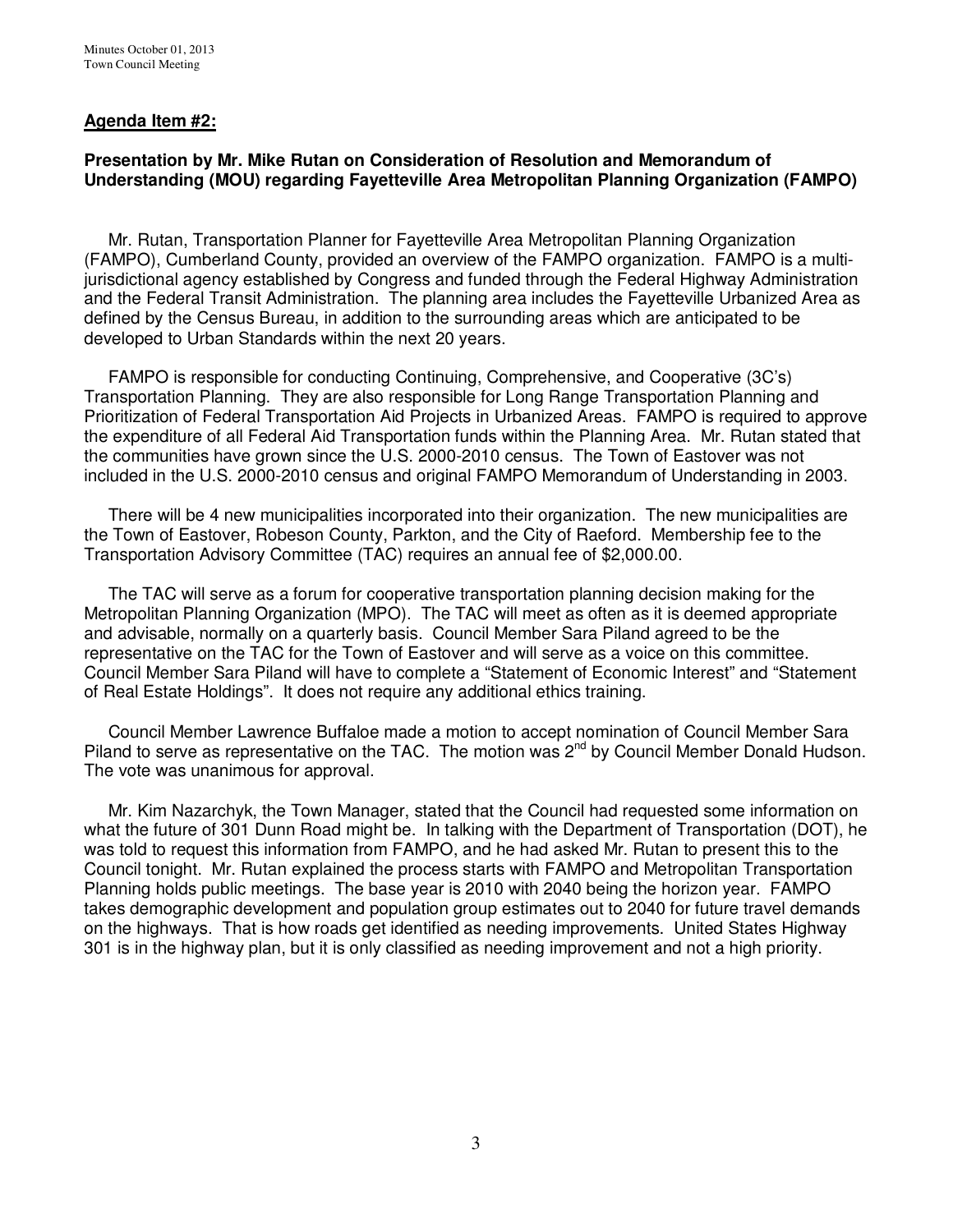### **Agenda Item #3:**

### **Consider selection for architect for Eastover Town Hall design.**

 Mr. Kim Nazarchyk, Town Manager, stated that he had received 9 requests for qualifications for the Eastover Town Hall design contract. Council Members narrowed it down to 2 after committee review and presentation to the full Council. Last week the full Council interviewed the principals of those two firms. Mr. Nazarchyk requested that the Town Council make a final decision on which firm they are going to select for the Eastover Town Hall design.

 Council Member Donald Hudson made a motion to move forward with the firm of LSV Associates. The motion was 2<sup>nd</sup> by Council Member Sara Piland. The vote was unanimous for approval.

#### **VII. RECEIVE MAYOR'S UPDATE.**

Mayor Charles McLaurin introduced Boy Scout Chase Rockwell. Chase told the Council Members that he has earned 135 merit badges over the past two years and is working on obtaining the "Eagle Scout Badge". Chase attends Mac Williams Elementary School. Mayor Charles McLaurin congratulated Chase on what he is trying to do.

 Mayor Charles McLaurin informed the Council Members that an Eastover resident (Amelia Labrador) would like the establishment of an exercise program and get the communities together. Exercise is more important that the medicine you take. Mayor McLaurin said he will get involved with this at the Eastover Civic Club meeting.

#### **VIII. RECEIVE TOWN COUNCIL UPDATE.**

None.

#### **IX. RECEIVE TOWN MANAGERS UPDATE.**

 Mr. Nazarchyk was asked to look into procedures for applying for a grant with the North Carolina Department of Transportation for a "Bicycle and Pedestrian" pathway for the Town of Eastover. He shared the proposed bike path for the Town of Eastover that FAMPO had prepared. The current plan follows Dunn Road, comes up Beard Road and Tom Geddie Road. Since the Town of Eastover has a population of less than 5,000, they can seek grants for both bicycle and pedestrian pathways. They are eligible to apply for \$40,000.00 and there is an 80/20 split, so the Town would have to provide \$8,000.00. Applications opened September 19, 2013 and are due by December 15, 2013. The applications must be endorsed by local Metropolitan Planning Organization (MPO) or Rural Planning Organization (RPO); whichever exist in the area. Nominations are made in March 2014. The Department of Transportation makes the selections in June 2014 and within 6 weeks the municipalities who will receive the grants are notified.

 The Town has 18 months to submit their plan and it is on a reimbursable basis. You can use a consultant, your own staff, or the Cumberland County Planning Office. Mr.Thomas Lloyd, Cumberland County Planning Office, and Maurizia Chapman with FAMPO have both volunteered their staff to assist the Town of Eastover with the planning. If the Council Members decide to pursue the Grant, they need